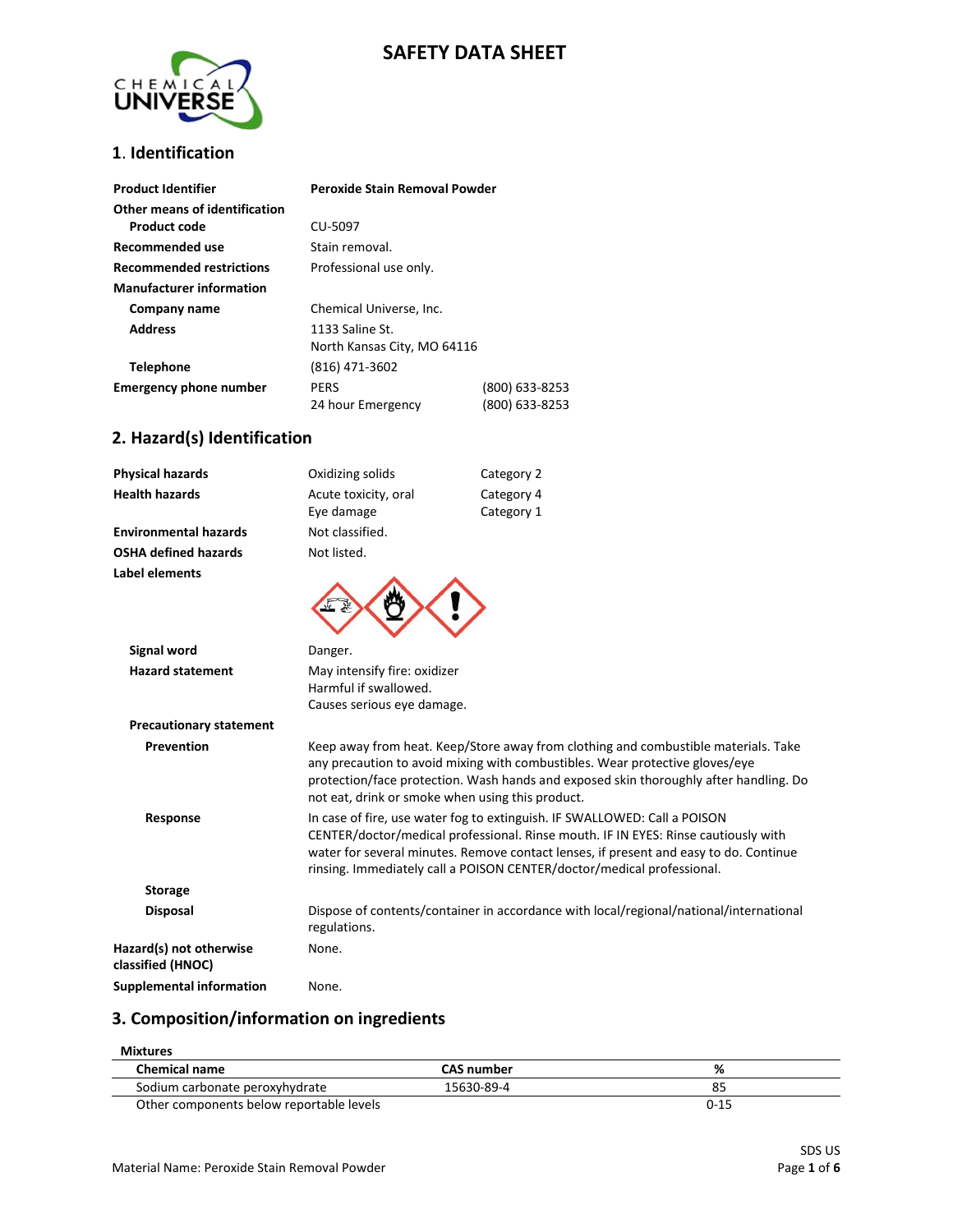#### **4. First-aid measures**

| <b>Inhalation</b>                                                            | Move to fresh air. Call a physician if symptoms develop or persist.                                                                                                                       |  |
|------------------------------------------------------------------------------|-------------------------------------------------------------------------------------------------------------------------------------------------------------------------------------------|--|
| <b>Skin contact</b>                                                          | Wash skin with soap and water. In case of eczema or other skin disorders: Seek medical<br>attention and take along these instructions.                                                    |  |
| Eye contact                                                                  | Rinse with water for at least 15 minutes. Remove contact lenses if present and easy to do<br>so. Immediately call a physician or transport to hospital.                                   |  |
| Ingestion                                                                    | Rinse mouth. Get medical attention immediately. Do not induce vomiting.                                                                                                                   |  |
| <b>Most important</b><br>symptoms/effects, acute and<br>delayed              | Can cause serious eye damage. Can cause burning sensation in affected areas. Shortness of<br>breath, respiratory tract irritation or damage.                                              |  |
| Indication of immediate<br>medical attention and special<br>treatment needed | Provide general support measures and treat symptomatically. Keep victim under<br>observation. Symptoms may be delayed.                                                                    |  |
| <b>General information</b>                                                   | Ensure that medical personnel are aware of the material(s) involved, and take precautions<br>to protect themselves. Wash contaminated clothing before reuse. Use with extreme<br>caution. |  |

# **5. Fire-fighting measures**

| Suitable extinguishing media                                        | Water fog. Foam. Dry chemical powder. Carbon dioxide $(CO2)$ .                                                                                                                         |  |
|---------------------------------------------------------------------|----------------------------------------------------------------------------------------------------------------------------------------------------------------------------------------|--|
| Unsuitable extinguishing<br>media                                   | Do not use water jet as an extinguisher, as this will spread the fire.                                                                                                                 |  |
| Specific hazards arising from<br>the chemical                       | Oxidizing. Oxygen released in thermal decomposition may support combustion. Contact<br>with flammables may cause fire or explosions. Risk of explosion if heated under<br>confinement. |  |
| Special protective equipment<br>and precautions for<br>firefighters | Self-contained breathing apparatus and full protecting clothing must be worn in case of<br>fire.                                                                                       |  |
| <b>Fire-fighting</b><br>equipment/instructions                      | Move containers from fire area if you can do so without risk.                                                                                                                          |  |
| <b>Specific methods</b>                                             | Use standard firefighting procedures and consider the hazards of other involved materials.                                                                                             |  |
| <b>General fire hazards</b>                                         | No unusual fire or explosion hazards noted.                                                                                                                                            |  |

## **6. Accidental release measures**

| Personal precautions,<br>protective equipment and<br>emergency procedures | Keep unnecessary personnel away. Keep people away from and upwind of spill/leak. Keep<br>out of low areas. Wear appropriate protective equipment and clothing during clean-up.<br>Avoid inhalation of vapors or mists. Do not touch damaged containers or spilled materials<br>unless wearing appropriate protective clothing. Ensure adequate ventilation. Local<br>authorities should be advised if significant spillages cannot be contained. For personal<br>protection, see section 8 of the SDS. |
|---------------------------------------------------------------------------|--------------------------------------------------------------------------------------------------------------------------------------------------------------------------------------------------------------------------------------------------------------------------------------------------------------------------------------------------------------------------------------------------------------------------------------------------------------------------------------------------------|
| <b>Methods and materials for</b>                                          | This product is miscible in water.                                                                                                                                                                                                                                                                                                                                                                                                                                                                     |
| containment and cleaning up                                               |                                                                                                                                                                                                                                                                                                                                                                                                                                                                                                        |
|                                                                           | Large spills: Place the material in containers using a broom or shovel. Prevent entry into<br>waterways, sewer, basements or confined areas. Following product recovery, flush area<br>with water.                                                                                                                                                                                                                                                                                                     |
|                                                                           | Small spills: Sweep up and put into containers. Clean surface thoroughly to remove residual<br>contamination.                                                                                                                                                                                                                                                                                                                                                                                          |
|                                                                           | Never return spills to original container for re-use. For waste disposal, see section 13 of the<br>SDS.                                                                                                                                                                                                                                                                                                                                                                                                |
| <b>Environmental precautions</b>                                          | Avoid discharge into areas not consistent with package labeling.                                                                                                                                                                                                                                                                                                                                                                                                                                       |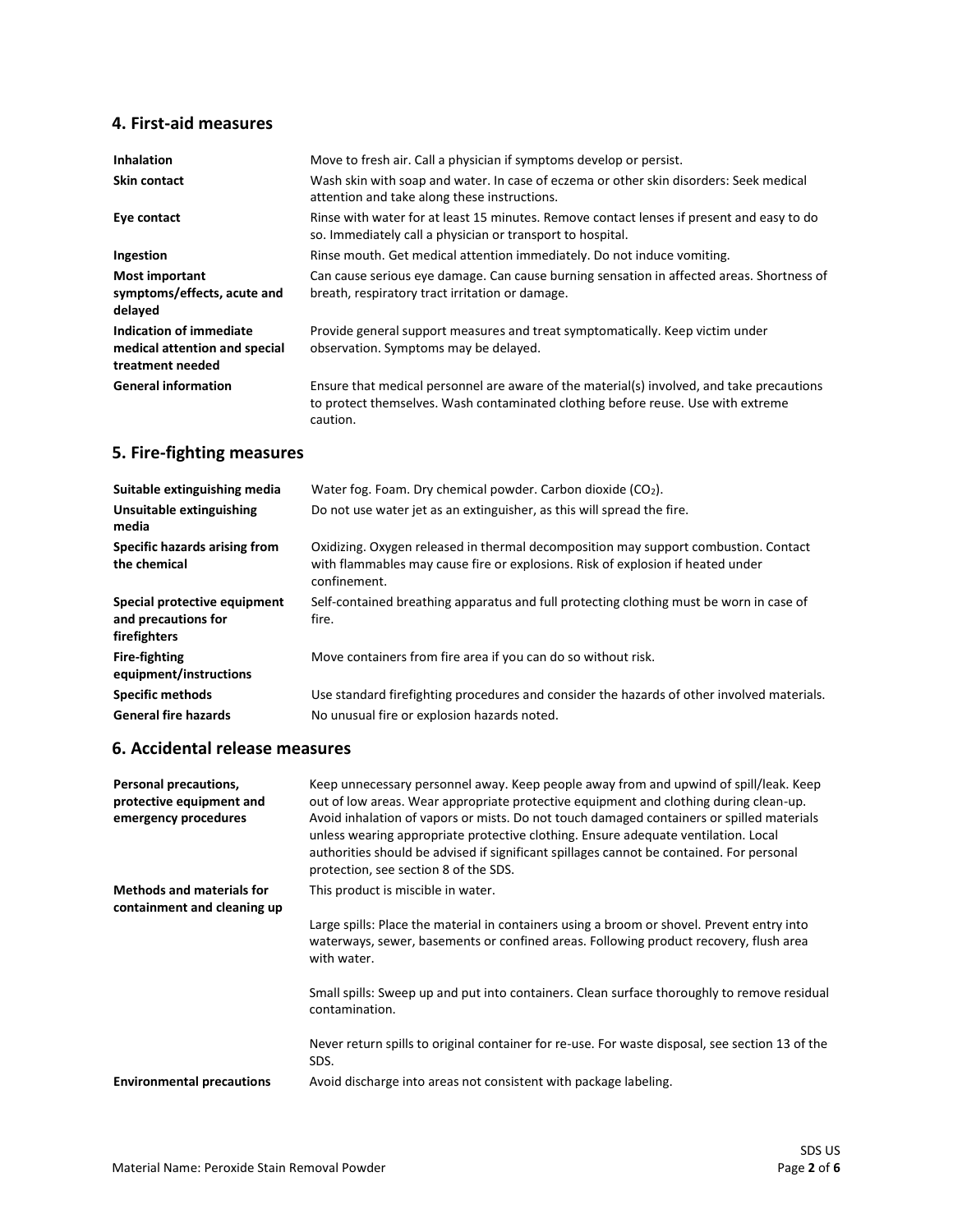# **7. Handling and storage**

| <b>Precautions for safe handling</b>                            | Avoid breathing mist or vapor. Avoid contact with eyes, skin, and clothing. Avoid prolonged<br>exposure. Provide adequate ventilation. Wear appropriate personal protective equipment.<br>Observe good industrial hygiene practices.                                                                                                                                                                                               |
|-----------------------------------------------------------------|------------------------------------------------------------------------------------------------------------------------------------------------------------------------------------------------------------------------------------------------------------------------------------------------------------------------------------------------------------------------------------------------------------------------------------|
| Conditions for safe storage,<br>including any incompatibilities | Store in original tightly closed container. Store away from incompatible materials (see<br>section 10 of the SDS).                                                                                                                                                                                                                                                                                                                 |
| 8. Exposure controls/personal protection                        |                                                                                                                                                                                                                                                                                                                                                                                                                                    |
| <b>Occupational exposure limits</b><br>Not available.           |                                                                                                                                                                                                                                                                                                                                                                                                                                    |
| <b>Biological limit values</b><br>Not available.                |                                                                                                                                                                                                                                                                                                                                                                                                                                    |
| <b>Appropriate engineering</b><br>controls                      | Good general ventilation (typically 10 air changes per hour) should be used. Ventilation<br>rates should be matched to conditions. If applicable, use process enclosures, local exhaust<br>ventilation, or other engineering controls to maintain airborne levels to an acceptable<br>level. It is recommended that users of this product perform a risk assessment to determine<br>the appropriate personal protective equipment. |
|                                                                 | Individual protection measures, such as personal protective equipment                                                                                                                                                                                                                                                                                                                                                              |
| Eye/face protection                                             | Avoid contact with eyes. Wear safety glasses with side shields (or goggles).                                                                                                                                                                                                                                                                                                                                                       |
| <b>Skin protection</b>                                          |                                                                                                                                                                                                                                                                                                                                                                                                                                    |
| <b>Hand protection</b>                                          | Wear appropriate chemical resistant gloves.                                                                                                                                                                                                                                                                                                                                                                                        |
| Other                                                           | Wear appropriate chemical resistant clothing.                                                                                                                                                                                                                                                                                                                                                                                      |
| <b>Respiratory protection</b>                                   | Do not breathe dust. In case of insufficient ventilation, wear suitable respiratory<br>equipment.                                                                                                                                                                                                                                                                                                                                  |
| <b>Thermal hazards</b>                                          | None.                                                                                                                                                                                                                                                                                                                                                                                                                              |
| <b>General hygiene</b><br>considerations                        | When using do not smoke or use chewing tobacco. Always observe good personal hygiene<br>measures, such as washing after handling the material and before eating, drinking, and/or<br>smoking. Routinely wash work clothing and protective equipment to remove contaminants.<br>Contaminated work clothing should not be allowed out of the workplace.                                                                              |

## **9. Physical and chemical properties**

| Appearance                        |                      |
|-----------------------------------|----------------------|
| <b>Physical State</b>             | Powder.              |
| Color                             | White.               |
| Odor                              | Characteristic.      |
| Odor threshold                    | Not available.       |
| рH                                | 11-12 (10% solution) |
| <b>Melting/freezing point</b>     | Not applicable.      |
| Initial boiling point and boiling | Not applicable.      |
| range                             |                      |
| Flash point                       | Not applicable.      |
| <b>Evaporation rate</b>           | Not available.       |
| Flammability                      | Not available.       |
| <b>Flammability Limits</b>        |                      |
| Upper                             | Not available.       |
| Lower                             | Not available.       |
| Vapor pressure                    | Not available.       |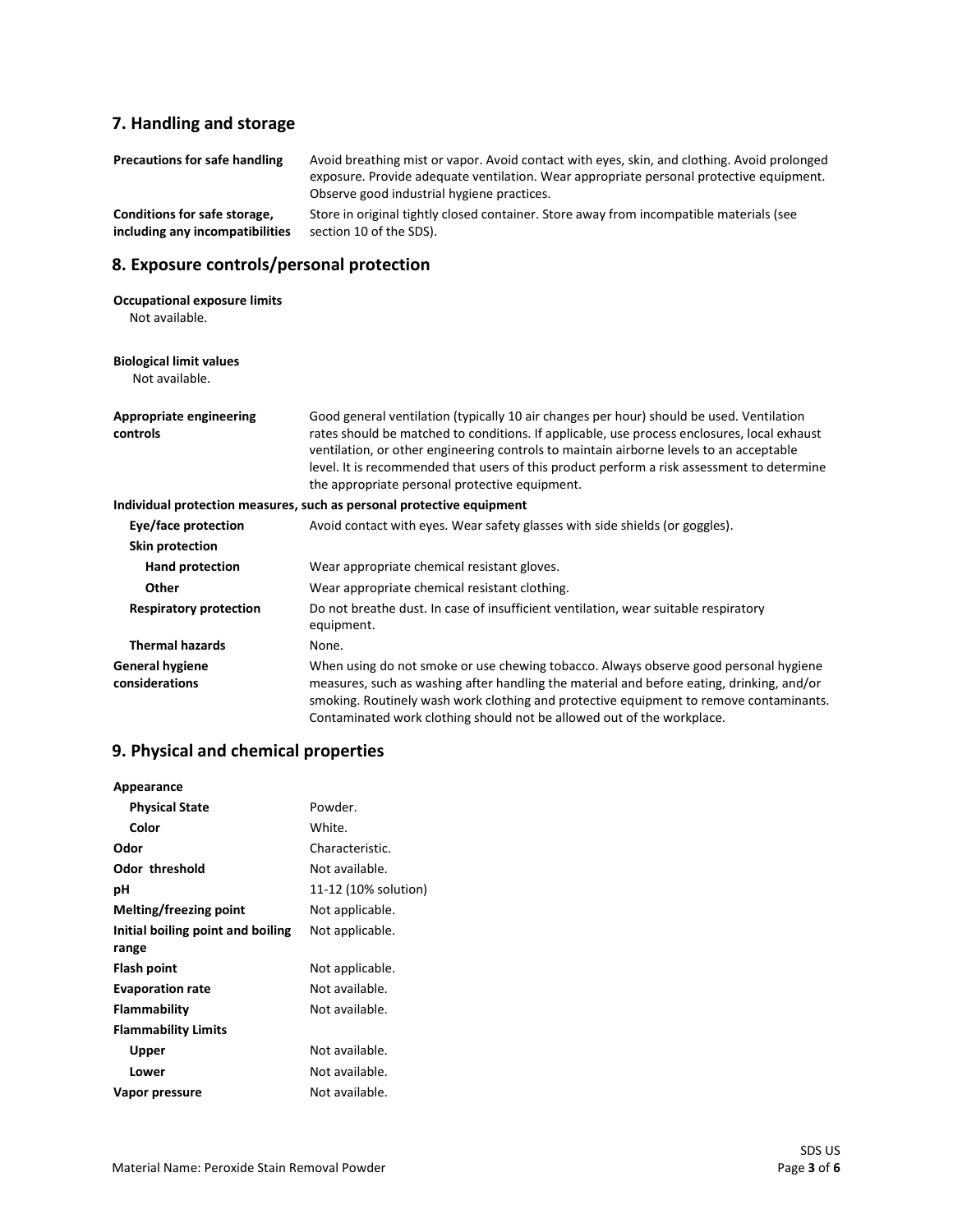| Vapor density                    | Not available.  |
|----------------------------------|-----------------|
| Specific gravity (water=1)       | 1.07            |
| Solubility in water              | Soluble.        |
| <b>Partition coefficient</b>     | Not available.  |
| (n-octanol/water)                |                 |
| <b>Auto-ignition temperature</b> | Not available.  |
| Decomposition temperature        | Not available.  |
| <b>Viscosity</b>                 | Not applicable. |

# **10. Stability and reactivity**

| Reactivity                                   | This product is stable and non-reactive under normal conditions of use. |
|----------------------------------------------|-------------------------------------------------------------------------|
| <b>Chemical stability</b>                    | Material is stable under normal conditions. Store in a cool dark place. |
| <b>Possibility of hazardous</b><br>reactions | Hazardous polymerization does not occur                                 |
| <b>Conditions to avoid</b>                   | Avoid storage in elevated temperatures.                                 |
| Incompatible materials                       | Bases, amines, metals, flammable materials, reducing agents.            |
| <b>Hazardous decomposition</b><br>products   | Oxygen. In case of fire see section 5.                                  |

# **11. Toxicological information**

| Information on likely routes of<br>exposure                                        |                                                                   |
|------------------------------------------------------------------------------------|-------------------------------------------------------------------|
| <b>Ingestion</b>                                                                   | Do not ingest. Harmful if swallowed.                              |
| <b>Inhalation</b>                                                                  | Do not inhale. Irritating to the respiratory tract.               |
| Skin contact                                                                       | Contact can cause mild skin irritation.                           |
| Eye contact                                                                        | Causes serious eye damage. For personal protection see Section 8. |
| Symptoms related to the<br>physical, chemical and<br>toxicological characteristics | Coughing, wheezing, shortness of breath.                          |
| <b>Acute toxicity</b>                                                              | Harmful if swallowed.                                             |

| Product                                                              | <b>Route and Species</b>                                                                 | $LD_{50}$             |  |
|----------------------------------------------------------------------|------------------------------------------------------------------------------------------|-----------------------|--|
| Peroxide Stain Removal Powder (CAS mixture)                          |                                                                                          |                       |  |
| Acute                                                                | Oral, rat                                                                                | 1,120 mg/kg estimated |  |
| *Estimates for product may be based on additional component data not |                                                                                          |                       |  |
| shown                                                                |                                                                                          |                       |  |
|                                                                      |                                                                                          |                       |  |
| Skin corrosion/irritation                                            | Not classified.                                                                          |                       |  |
| Serious eye damage/ irritation                                       | Causes serious eye damage.                                                               |                       |  |
| <b>Respiratory sensitization</b>                                     | Not considered a respiratory sensitizer.                                                 |                       |  |
| <b>Skin sensitization</b>                                            | Not considered a skin sensitizer.                                                        |                       |  |
| <b>Germ cell mutagenicity</b>                                        | No data available to indicate product or any components present at greater than 0.1% are |                       |  |
|                                                                      | mutagenic or genotoxic.                                                                  |                       |  |
| Carcinogenicity                                                      | Not considered a carcinogen.                                                             |                       |  |
|                                                                      | OSHA Specifically Regulated Substances (29 CFR 1910.1001-1050)                           |                       |  |
| Not Listed.                                                          |                                                                                          |                       |  |
| <b>Reproductive toxicity</b>                                         | No data available.                                                                       |                       |  |
| Specific target organ toxicity $-$<br>single exposure                | No data available.                                                                       |                       |  |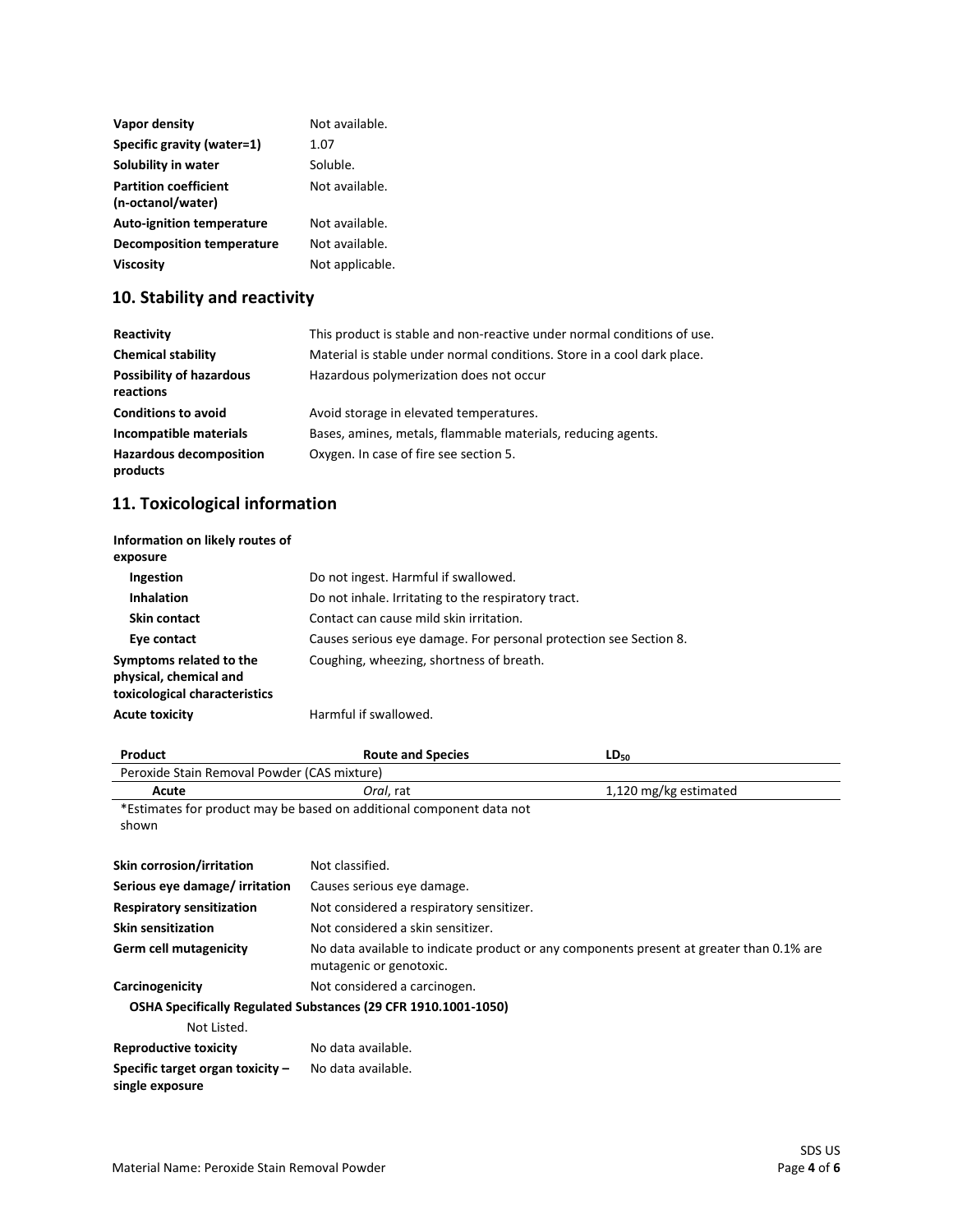| Specific target organ toxicity $-$ | No data available. |
|------------------------------------|--------------------|
| repeated exposure                  |                    |
| <b>Aspiration hazard</b>           | No data available. |

#### **12. Ecological information**

| <b>Ecotoxicity</b>                          |                                                                         |                               |  |
|---------------------------------------------|-------------------------------------------------------------------------|-------------------------------|--|
| Product                                     | <b>Species</b>                                                          | <b>Test Results</b>           |  |
| Peroxide Stain Removal Powder (CAS mixture) |                                                                         |                               |  |
| Aquatic                                     |                                                                         |                               |  |
| Fish                                        | Fathead minnow                                                          | $LC_{50}$ = 79 mg/L estimated |  |
| Crustacea                                   | Daphnia Magna                                                           | $EC_{50} = 5$ mg/L estimated  |  |
|                                             | $*F$ ctimatas far nraduat mau ha basad an additional sampanant data nat |                               |  |

 \*Estimates for product may be based on additional component data not shown

| Persistence and degradability    | No data available.                |
|----------------------------------|-----------------------------------|
| <b>Bioaccumulative potential</b> | Bioaccumulative potential is low. |
| Mobility in soil                 | No data available.                |
| Other adverse effects            | Harmful to aquatic life.          |

## **13. Disposal considerations**

| <b>Disposal instructions</b>          | Collect and reclaim or dispose in sealed containers at licensed waste disposal site. Dispose<br>of contents/container in accordance with local/regional/national/international regulations.                             |
|---------------------------------------|-------------------------------------------------------------------------------------------------------------------------------------------------------------------------------------------------------------------------|
| Local disposal regulations            | Dispose in accordance with all applicable regulations                                                                                                                                                                   |
| Hazardous waste code                  | The waste code should be assigned in discussion between the user, the producer and the<br>waste disposal company.                                                                                                       |
| Waste from residues/unused<br>product | Dispose of in accordance with local regulations. Empty containers or liners may retain some<br>product residues. This material and its container must be disposed of in a safe manner.<br>(see: Disposal instructions). |
| <b>Contaminated packaging</b>         | Empty containers should be taken to an approved waste handling site for recycling or<br>disposal. Since emptied containers may contain product residue, follow label warnings<br>even after container is emptied.       |

## **14. Transport information**

| <b>DOT</b>                                                                            |                                                                          |
|---------------------------------------------------------------------------------------|--------------------------------------------------------------------------|
| <b>UN</b> number                                                                      | UN1479                                                                   |
| UN proper shipping name                                                               | Oxidizing solid, n.o.s. (Contains: Sodium carbonate peroxyhydrayte)      |
| <b>Transport hazard</b><br>class(es)                                                  |                                                                          |
| <b>Class</b>                                                                          | 5.1                                                                      |
| Subsidiary risk                                                                       |                                                                          |
| Packaging group                                                                       | Ш                                                                        |
| <b>Marine pollutant</b>                                                               | No                                                                       |
| Special precautions for user                                                          | Read safety instructions, SDS, and emergency procedures before handling. |
| <b>Transport in bulk according</b><br>to Annex II of MARPOL<br>73/78 and the IBC Code | Not intended to be transported in bulk.                                  |
| <b>DOT</b>                                                                            |                                                                          |